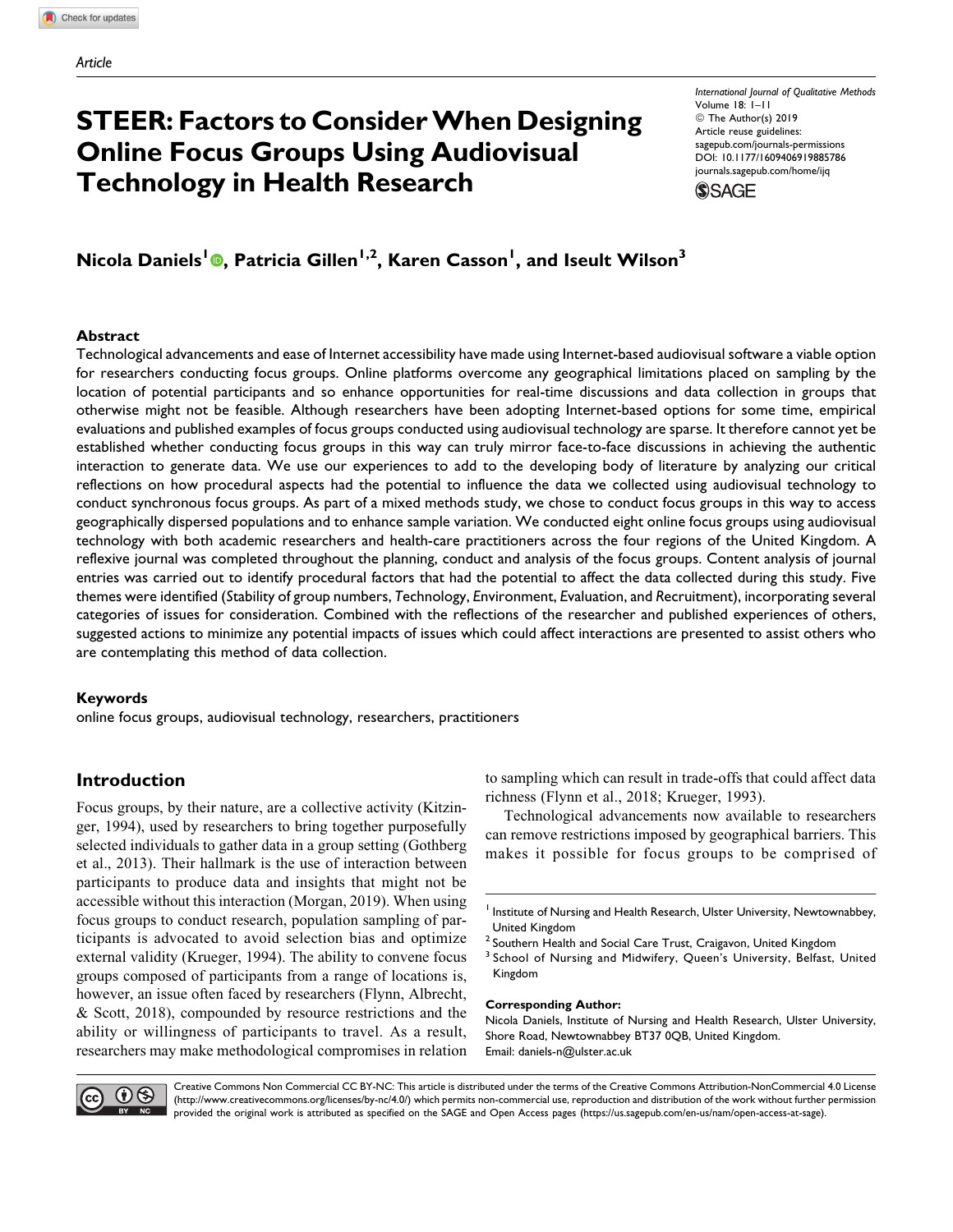participants deemed most appropriate to address the research question and thereby enhance the rigor of a qualitative study. When geographical restrictions are removed, theoretical and purposive approaches to sampling become more feasible as opposed to convenience sampling based on who is accessible (Morse, 2015). Similarly, the feasibility for phenomena variation may be enhanced through the heterogeneity of the people and contexts included in the sample (Higginbottom, 2004). Access to broader geography can also enable sampling sizes to be increased, potentially giving greater depth and variation to the data collected (Morse, 2015). Therefore, online options which remove geographical limitations could provide more opportunity to recruit an adequate and appropriate sample to add rigor to a study, providing an option to obtain data from the fullest range of participants (Higginbottom, 2004) and enhance validity by enabling a richer data set to be realized (Morse, 2015).

The accessibility of free software, availability of stable and fast Internet connections (Abrams, Wang, Song, & Galindo-Gonzalez, 2015), and the integration of webcams into personal computers and mobile devices, which are now common place, means audiovisual focus groups conducted via the Internet are a very feasible option for qualitative researchers. Although published examples of such an approach in health-care research and wider disciplines are becoming available, the literature base that explores the use of audiovisual technology to conduct synchronous online focus groups is still in its infancy. The first study empirically examining the quality of data produced from focus groups conducted using online audiovisual technology was published just 4 years ago (Abrams et al., 2015). Studies comparing factors such as costs, recruitment, and participant logistics (Rupert, Poehlman, Hayes, Ray, & Moultrie, 2017) or evaluating participant experience (Matthews, Baird, & Duchesne, 2018) are sparse and have only began to emerge recently. Publications that describe the experiences of those who have used audiovisual software to conduct online synchronous focus groups dominate providing useful guidance from the lessons learnt to assist the novice researcher. It therefore cannot yet be established whether conducting focus groups in this way can truly mirror face-to-face discussions in achieving the authentic interaction necessary to generate the data required.

Although the use of an online audiovisual environment is perceived to closely align with the face-to-face environment (Matthews et al., 2018), some think the virtual nature hampers the ability to capture the essence of a focus group in relation to interactions and group dynamics (Greenbaum, 2008). Matthews, Baird, and Duchesne's (2018) evaluation of audiovisual focus groups with nine health-care professionals found that all felt easily able to express their ideas during the discussion and felt comfortable in the online environment with others previously unknown to them. However, just over half felt conversation was more difficult or flowed less easily than in a faceto-face environment. Studies that made direct comparisons between the quality of data generated face-to-face with that generated online had favorable outcomes in terms of very few differences in the richness of data collected (Abrams et al., 2015; Flynn et al., 2018; Kite & Phongsavan, 2017).

Although literature in this field is sparse with little data from which to draw practice-informing evidence (Morgan, 2019), the comparisons which have been made by others gave us confidence that using this approach to optimize the diversity of our sample would not impinge the richness of our data. Theoretical perspectives from textbooks (Morgan, 2019; Morgan & Lobe, 2011) and reflexive accounts (Kite & Phongsavan, 2017; Strout, DiFazio, & Vessey, 2017; Collard & Van Teijlingen, 2016; Tuttas, 2015) allowed us to benefit from lessons learned by others in our planning. These examples alerted us to procedural factors unique to conducting focus groups in an online environment which could pose a threat to the generation of rich data (Strout et al., 2017) by limiting interactions, the very hallmark of focus groups, and essential to achieving our research aim. As advocated in qualitative research, we used a journal as a reflexive tool. Doing so enabled us to identify issues that had the potential to impact on methodological and ethical aspects of this study. Although these issues are similar to those encountered in conducting face-to-face focus groups, they require consideration and actions unique to an online context. Due to the fundamental importance of interaction to focus groups, researchers must create an environment that encourages participation and interaction. We noted during our data collection that the nature of an online environment had the potential to produce detached statements from participants as opposed to interactive exchanges and so recognized the importance of strategies to promote interaction. Analysis of our experience presented here highlights procedural aspects that should be considered when planning synchronous focus groups using audiovisual software to optimize the ability of this method to capture data through interactions which can methodologically be aligned as closely as possible to face-to-face alternatives.

# Research Design and Method

This article draws on reflections from Phase 1 of a mixed methods study that received ethical approval from the Nursing and Health Science Filter and Ethics committee at Ulster University. The aim of the study was to explore the concept and culture of researcher practitioner engagement in the context of health-care research. This was achieved through a hybrid model of concept development (Schwartz-Barcott & Kim, 2000). During the theoretical phase, we analyzed the attributes, antecedents, and consequences of the concept of "researcher practitioner engagement" from definitions and published incidences of the phenomenon. A subsequent fieldwork stage was carried out to refine the concept through the experiential knowledge of two groups: academic researchers based in Higher Education Institutions (HEIs) in the United Kingdom (UK) who had engaged nurses, midwives, or therapists in their research in a role other than as a study participant and frontline practitioners from these disciplines working in health-care settings in the UK who had been engaged in research by academic researchers in a role other than as a study participant. Focus groups conducted via the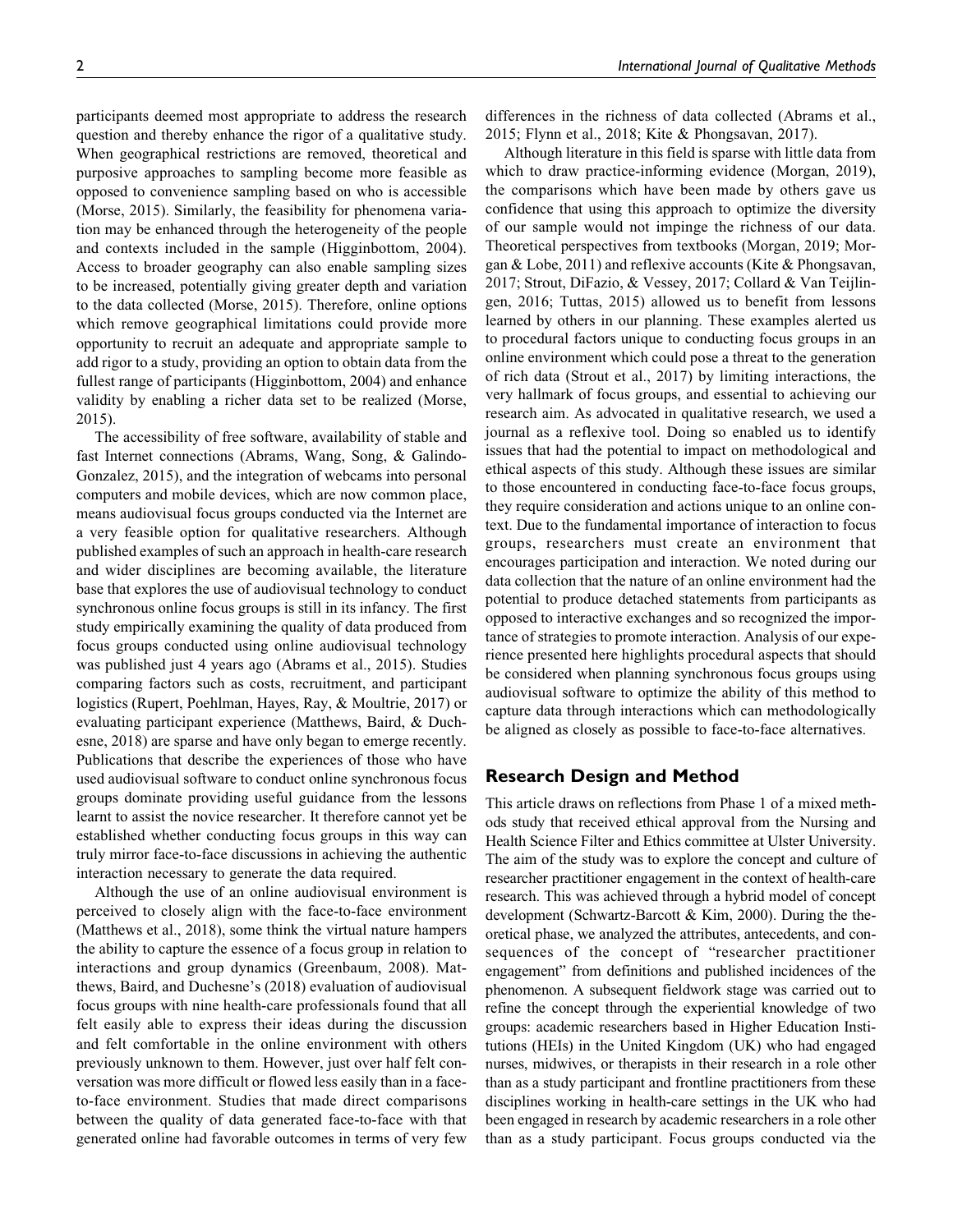Internet were chosen as the most appropriate method of data collection for this fieldwork phase. This optimized our reach across the UK by enabling us to include a geographical spread of participants while also offering flexibility to practitioners with varying work patterns and clinical workloads.

### Selecting the Technology

Several different software options are available to conduct online focus groups, and it is important that these are evaluated according to the practical, methodological, and ethical requirements of the research. In our study, we required software that enabled reliable and secure real-time audio and visual communication in a private online space: a facility to record both audio and visual components, a platform that demanded low levels of user competency, and no financial commitment from participants to purchase or download software. We used Tuttas's (2015) evaluation of the software available at the time of her study, a web-based search for any additional products and consultation with a technology specialist. Two potential options were identified but one was dismissed as during a trial within the research team, its stability and reliability to host a group discussion was questioned. The software chosen to carry out focus groups online was Zoom© (Version 4.5.6). This platform hosts online audiovisual meetings; it has the capacity to show multiple users on screen, record audio and visual communications, and can be used from mobile devices. Features include sharing a screen to display presentations and a whiteboard facility. Software is free to all users up to a maximum of 45 min per meeting. As we anticipated focus groups lasting a minimum of 60 min, we chose to pay a small monthly charge payable only by the meeting host. Usability of the software was evaluated as part of a pilot focus group with five PhD researchers from the Institute of Nursing and Health Research at Ulster University. The lead researcher (N.D.) reflected on facilitating the group online and obtained participants' perspectives via an online questionnaire. Favorable feedback was received from four participants who commented on their experience of the online element of the group, with three specifically highlighting ease of use of the selected software. Another commented that any more than five participants in the group might have restricted the ability to hear everyone's views.

# Study Participants

Using a purposeful sampling framework, a range of recruitment strategies were adopted to bring our study to the attention of potential participants including targeted e-mails to health-care researchers in all HEIs in the UK, advertisements in professional publications available to members of professional bodies to access health-care professionals, and a strategic social media campaign to reach both groups. A participant information sheet (PIS) included detail on the purpose of the study, what participation involved and outlined how all ethical considerations had been addressed. Volunteers were asked to complete a brief online recruitment questionnaire via Qualtrics® (Version Sept.

2018) that indicated their willingness and eligibility to take part. Recruitment was ongoing; each focus group was arranged when an adequate number of eligible volunteers were available, and a Doodle poll circulated to identify availability over a range of identified dates and times. Focus groups were planned based on availability of the majority in each round; those who were not available were included in the next Doodle poll. An email was sent to participants one week prior to the focus group which included an informed consent form (to be signed and returned prior to the focus group), a weblink to join the online group, and an offer to take part in a test call for those unfamiliar with the software or who wished to test their hardware.

In total, 40 academic researchers and 20 frontline practitioners completed the online recruitment questionnaire. Of those academic researchers who met the study criteria, 10 did not indicate their availability via the Doodle poll. Five were "lost"; two were not available on any of the suggested dates, two registered to take part in a focus group but did not log in to the online meeting during the allocated timeslot, and one cancelled due to sickness shortly before the focus group commenced. Of six eligible practitioners who were invited to take part in a focus group but did not participate, five did not respond to invitations to complete a Doodle poll, and one was not available on allocated dates. Over a 4-month period, 17 academic researchers took part in five focus groups (Table 1), and 8 practitioners took part in three focus groups. Each focus group lasted on average 83 min. This included time for introductions, setting ground rules and a prerecorded Power-Point presentation that lasted four min to outline the background and methodological approach of the study. Zoom© software enabled PowerPoint slides to be visible to all participants throughout the focus group using the "share my screen" facility to provide a visual display of each discussion point.

To provide transparency and contribute to the credibility of our overall study (Shenton, 2004), the lead researcher (N.D.) documented reflective commentary in a journal from the outset. This facilitated reflexive evaluation of the effectiveness of the chosen method and was used to record researcher observations, opinions, critical reflections, and notes on theoretical reading. Journal entries included:

- $\bullet$  recommendations made by authors who reported lessons learnt when conducting focus groups online;
- $\bullet$  factual information about each focus group including timings and any occurrences during the group (e.g., technical issues);
- $\bullet$  observations on factors which facilitated the group conduct;
- $\bullet$  reflexive evaluation of the effectiveness of the method in collecting the data necessary to achieve study objectives; and
- $\bullet$  improvements to enhance subsequent groups and reflections on any changes made.

Additional reflexive entries were made to the journal during transcription of each focus group and data analysis as were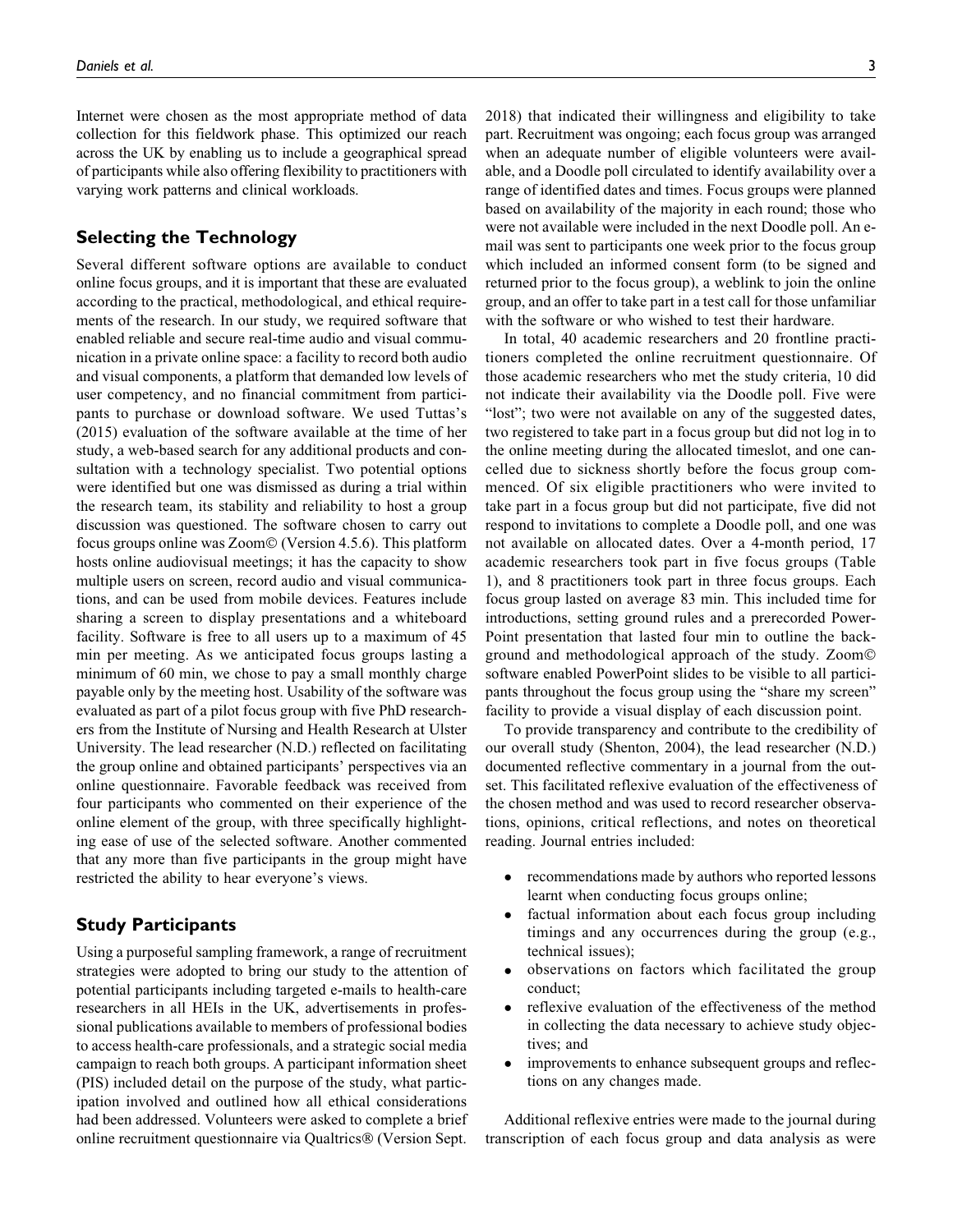| Focus Group                         | N | Length (min) | UK Region                                                       |                                                                                                          | Role                                                                                                                                        |
|-------------------------------------|---|--------------|-----------------------------------------------------------------|----------------------------------------------------------------------------------------------------------|---------------------------------------------------------------------------------------------------------------------------------------------|
| Academic researchers ( $n = 17$ )   |   |              |                                                                 |                                                                                                          |                                                                                                                                             |
| R <sub>1</sub>                      |   | 75           | England $(n = 2)$<br>Scotland $(n = 1)$<br>N. Ireland $(n = 1)$ | Academic role                                                                                            | Professor ( $n = 2$ )<br>Lecturer $(n = 1)$<br>Research fellow $(n = 1)$                                                                    |
|                                     |   |              |                                                                 | Clinical area                                                                                            | Nursing $(n = 2)$<br>Physiotherapy $(n = 1)$<br>Occupational therapy $(n = 1)$                                                              |
| R <sub>2</sub>                      | 4 | 93           | England $(n = 4)$                                               | Academic role<br>Clinical area                                                                           | Professor ( $n = 4$ )<br>Podiatry $(n = 1)$<br>Speech and language therapy $(n = 1)$<br>Occupational therapy $(n = 1)$<br>Nursing $(n = 1)$ |
| R <sub>3</sub>                      | 3 | 89           | England $(n = 3)$                                               | Academic role                                                                                            | Professor $(n = 1)$<br>Associate professor $(n = 1)$<br>Lecturer $(n = 1)$                                                                  |
|                                     |   |              |                                                                 | Clinical area                                                                                            | Nursing $(n = 2)$<br>Unknown $(n = 1)$                                                                                                      |
| R <sub>4</sub>                      | 2 | 86           | England $(n = 2)$                                               | Academic role                                                                                            | Professor $(n = 1)$<br>Doctoral researcher $(n = 1)$                                                                                        |
|                                     |   |              |                                                                 | Clinical area                                                                                            | Nursing $(n = 1)$<br>Speech and language therapy $(n = 1)$                                                                                  |
| R <sub>5</sub>                      | 4 | 59           | England $(n=1)$<br>Scotland $(n=2)$<br>N. Ireland $(n = 1)$     | Academic role                                                                                            | Professor $(n = 1)$<br>Reader $(n = 2)$<br>Lecturer $(n = 1)$                                                                               |
|                                     |   |              |                                                                 | Clinical area                                                                                            | Midwifery $(n = 1)$<br>Physiotherapy $(n = 1)$<br>Occupational therapy $(n = 1)$<br>Nursing $(n = 1)$                                       |
| Frontline practitioners ( $n = 8$ ) |   |              |                                                                 |                                                                                                          |                                                                                                                                             |
| PI                                  | 3 | 87           | England $(n = 3)$                                               | Physiotherapist $(n = 1)$<br>Occupational therapist $(n = 1)$<br>Speech and language therapist $(n = 1)$ |                                                                                                                                             |
| P <sub>2</sub>                      | 2 | 86           | England $(n = 1)$<br>Wales $(n = 1)$                            | Occupational therapist $(n = 2)$                                                                         |                                                                                                                                             |
| P <sub>3</sub>                      | 3 | 90           | Scotland $(n = 1)$<br>England $(n = 2)$                         | Physiotherapist $(n = 1)$<br>Occupational therapist $(n = 1)$<br>Speech and language therapist $(n = 1)$ |                                                                                                                                             |

Table 1. Characteristics of Focus Groups and Participants.

reflexive discussions among the research team and advice sought from an academic colleague highly experienced in focus group planning and conduct. This was an iterative process; where an issue had been identified, reflexive notes were made following subsequent groups on the effect of any action taken to address this issue and literature returned to in order to identify potential solutions where others had noted similar issues. Once data analysis was completed, all journal entries relating to the focus groups were collated. Content analysis was used to identify the unpredicted issues experienced during the conduct of the focus groups, which the researcher, using intuition and tacit knowledge, reasoned had the potential to affect the data generated during this study. Reflective notes were coded by highlighting each section of text that indicated issues that had been identified as having a potential impact on the study, actions taken to address any issues that arose and reflections on action that could have been taken. Once all codes were developed, these were grouped into those that addressed similar

issues and a representative name given to each category. As shown in Table 2, categories were grouped into five themes (Stability of group numbers, Technology, Environment, Evaluation, and Recruitment). For each category, the actions that the researcher took, or identified through reflections or consultation of theoretical readings that could have addressed these issues, were noted (Table 2). To ensure further credibility, themes, categories, and suggested actions were reviewed by an academic colleague outside of the research team who is highly experienced in focus group methods. Presented below is a summary of these reflections including key points to consider when preparing to use online focus groups in research.

# Theme 1: Stability of Group Numbers

Events that occurred during some focus groups impacted on the stability and consistency of participant numbers. In group R2, one participant joined after discussions began; having initially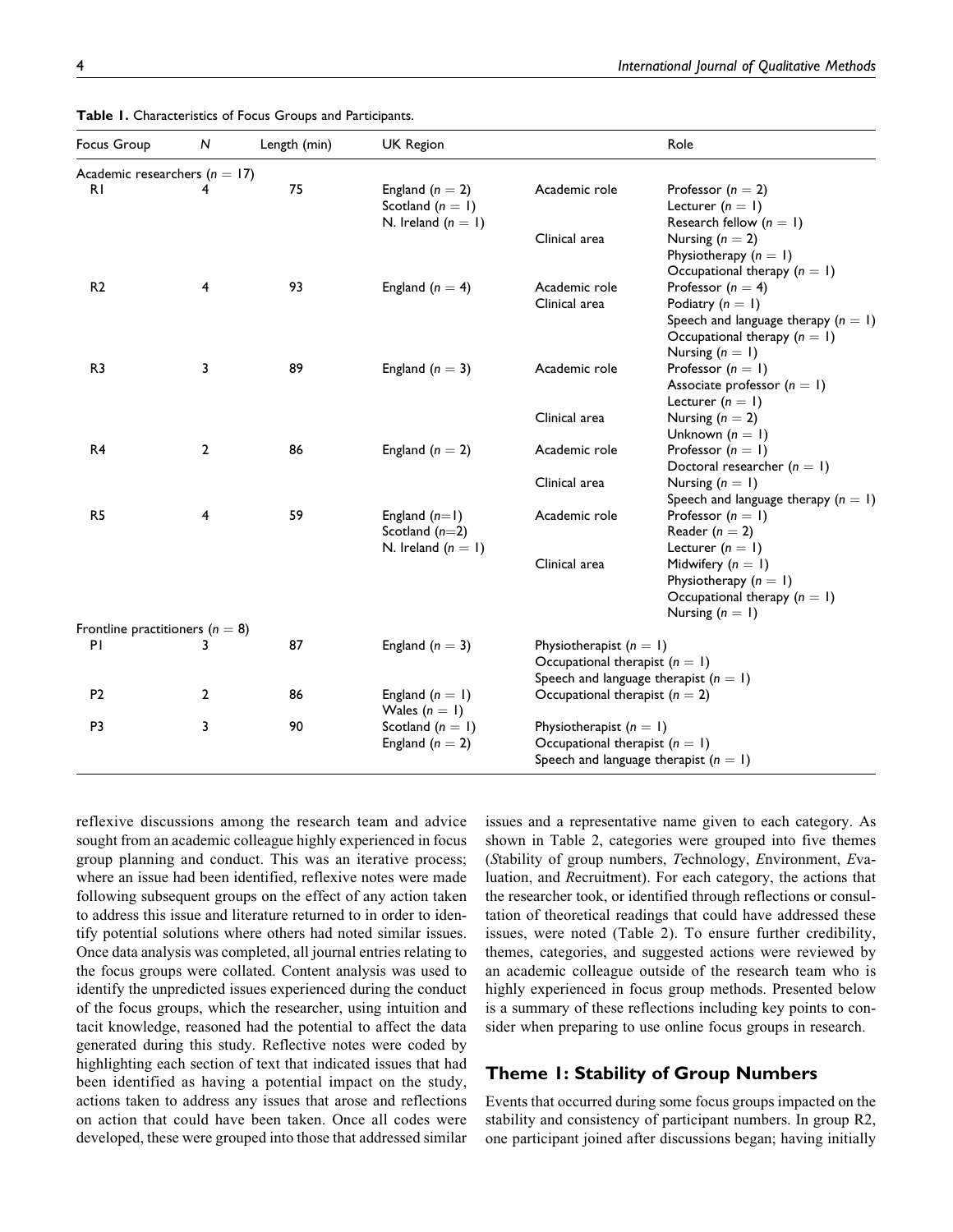Table 2. Summary of Issues and Potential Actions.

| <b>Themes</b>                                                                                                                                                                                                                                                                                                                                                               | <b>Actions for Consideration</b>                                                                                                                                                                                                                                                                                                                                                                              |  |  |
|-----------------------------------------------------------------------------------------------------------------------------------------------------------------------------------------------------------------------------------------------------------------------------------------------------------------------------------------------------------------------------|---------------------------------------------------------------------------------------------------------------------------------------------------------------------------------------------------------------------------------------------------------------------------------------------------------------------------------------------------------------------------------------------------------------|--|--|
| I. Stability of group numbers                                                                                                                                                                                                                                                                                                                                               |                                                                                                                                                                                                                                                                                                                                                                                                               |  |  |
| (a) Late arrival of participants                                                                                                                                                                                                                                                                                                                                            |                                                                                                                                                                                                                                                                                                                                                                                                               |  |  |
| Issues to consider<br>changes to group interactions<br>richness of data collected when group membership changes<br>participant retention in the study if late arrival results in group<br>expulsion<br>feasibility of group if minimum participant numbers not<br>achieved                                                                                                  | analyze any potential impact of late arrivals in relation to the<br>study topic and participant characteristics<br>assess appropriateness and necessity of software features<br>such as locking a meeting to prevent late arrivals or<br>disruptions<br>devise a strategy to manage late arrivals<br>manage participant expectation by communicating late arrival<br>management strategy prior to focus group |  |  |
| (b) Early leavers                                                                                                                                                                                                                                                                                                                                                           |                                                                                                                                                                                                                                                                                                                                                                                                               |  |  |
| Issues to consider<br>changes to group interactions<br>richness of data collected when group membership changes                                                                                                                                                                                                                                                             | adequate time allocated to focus group<br>clear communication to participants on minimum expected time<br>commitment<br>additional data collection methods to extend focus group (e.g.,<br>asynchronous chat room)                                                                                                                                                                                            |  |  |
| (c) Unexpected "no-shows" and/or late cancellations                                                                                                                                                                                                                                                                                                                         |                                                                                                                                                                                                                                                                                                                                                                                                               |  |  |
| Issues to consider<br>alienation of those in attendance if group must be rescheduled<br>due to inadequate numbers<br>challenges of rescheduling potentiality leading to lost<br>participants                                                                                                                                                                                | direction via pre-focus group communication to manage<br>expectations should this situation arise<br>identify strategies to prevent "no-shows" such as reminders<br>establish minimum participant requirements with<br>overrecruitment to allow for no-shows or dropouts                                                                                                                                      |  |  |
| 2. Technology                                                                                                                                                                                                                                                                                                                                                               |                                                                                                                                                                                                                                                                                                                                                                                                               |  |  |
| (a) Participants joining with audio only                                                                                                                                                                                                                                                                                                                                    |                                                                                                                                                                                                                                                                                                                                                                                                               |  |  |
| Issues to consider<br>lost participant if decision taken to discontinue participant<br>when no video available<br>potential changes to group interactions and richness of<br>data<br>unable to observe nonverbal communications                                                                                                                                             | add statement to informed consent form and/or recruitment<br>questionnaire to establish equipment available to participants<br>maintain consistency by allocating participants to specific focus<br>groups based on technology available to them                                                                                                                                                              |  |  |
| (b) Technical support for participants                                                                                                                                                                                                                                                                                                                                      |                                                                                                                                                                                                                                                                                                                                                                                                               |  |  |
| Issues to consider<br>effect on recruitment if environment in which participant joins<br>focus group is limited to where technical support can be<br>provided<br>participant's ability and/or willingness to take part if they<br>perceive themselves to have low self-efficacy with<br>equipment<br>researcher's familiarity with software and ability to trouble<br>shoot | pilot testing to identify potential technical issues<br>develop ability to trouble shoot by acquiring self-efficacy in using<br>selected software prior to formal data collection<br>availability of more than one researcher during focus groups<br>(one facilitator, one trouble shooter)<br>offer test calls for those who are inexperienced or lack<br>confidence using the selected technology           |  |  |
| (c) Optimizing use of software features                                                                                                                                                                                                                                                                                                                                     |                                                                                                                                                                                                                                                                                                                                                                                                               |  |  |
| Issues to consider<br>optimize interactions amongst participants<br>enhance participant experience                                                                                                                                                                                                                                                                          | ensure familiarity with all software features that can enhance<br>٠<br>interaction such as screen displays, raise hand, and accessibility<br>features<br>pilot testing<br>take part in a group as a member to experience participation and<br>reflect on areas for consideration for study participants                                                                                                       |  |  |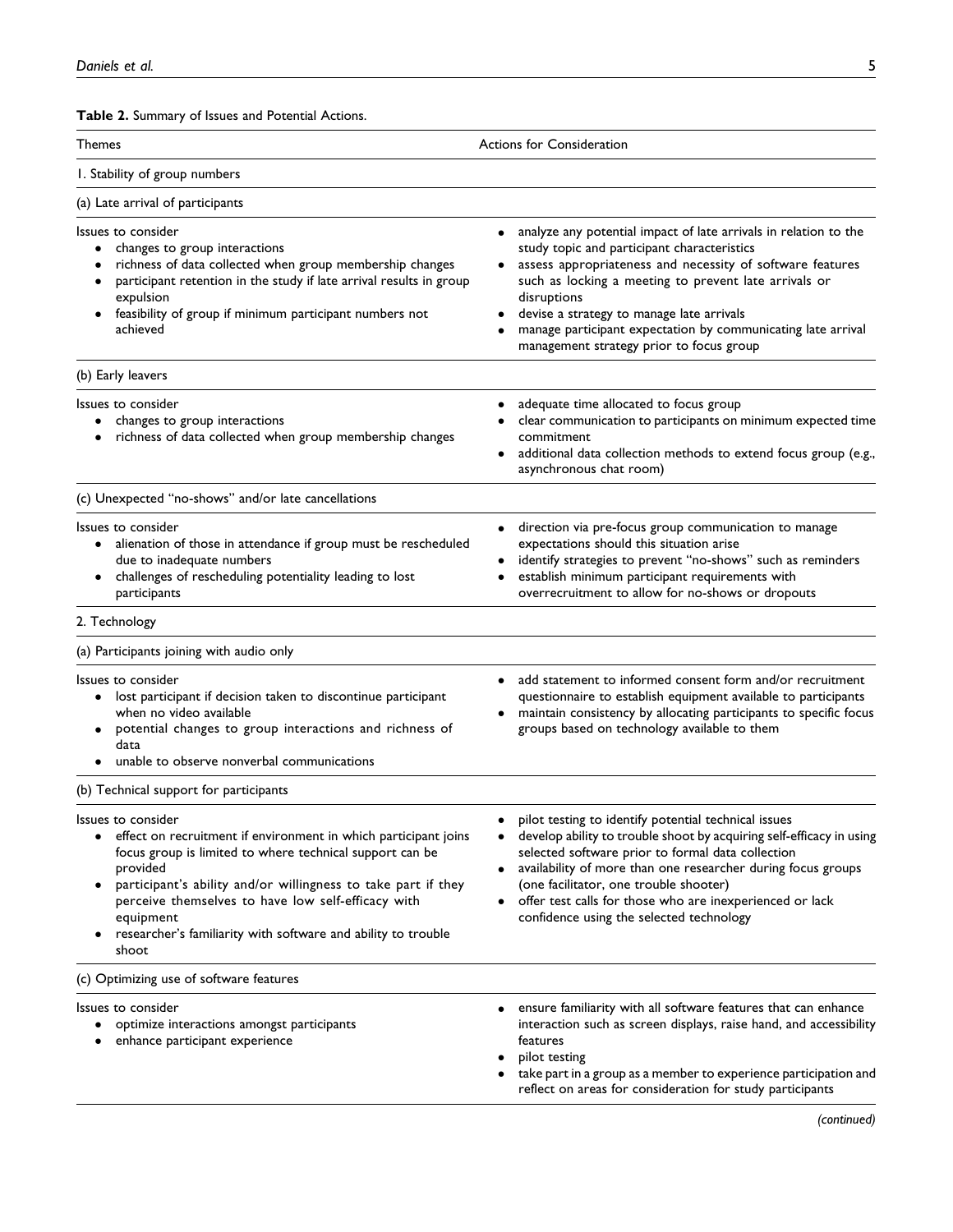#### Table 2. (continued)

| Themes                                                                                                                                                                                                                                                                                               | <b>Actions for Consideration</b>                                                                                                                                                                                                                                                                                                                                                                                                                                                                                                         |  |
|------------------------------------------------------------------------------------------------------------------------------------------------------------------------------------------------------------------------------------------------------------------------------------------------------|------------------------------------------------------------------------------------------------------------------------------------------------------------------------------------------------------------------------------------------------------------------------------------------------------------------------------------------------------------------------------------------------------------------------------------------------------------------------------------------------------------------------------------------|--|
| 3. Environment from which participants take part                                                                                                                                                                                                                                                     |                                                                                                                                                                                                                                                                                                                                                                                                                                                                                                                                          |  |
| (a) Distractions within the participant's environment                                                                                                                                                                                                                                                |                                                                                                                                                                                                                                                                                                                                                                                                                                                                                                                                          |  |
| Issues to consider<br>can disrupt group dynamics and hence data collected<br>$\bullet$<br>distractions caused to group members on hearing others speak<br>in the background<br>quality of audio recording                                                                                            | alert participants to specific unacceptable distractions via<br>ground rules, e.g., avoid use of mobile phones and checking<br>emails<br>request participants use mute function on microphone should<br>background noise occur within their environment                                                                                                                                                                                                                                                                                  |  |
| (b) Contravening ethical processes                                                                                                                                                                                                                                                                   |                                                                                                                                                                                                                                                                                                                                                                                                                                                                                                                                          |  |
| lssues to consider<br>participant taking part from a space which threatens anonymity<br>and/or confidentiality beyond focus group members                                                                                                                                                            | devise strategy for addressing a situation when it becomes<br>evident that participant is in an environment which contravenes<br>ethical procedures (both at the beginning of the group and<br>during the group)<br>clear communication in pre-focus group information on process<br>that will be employed should participant contravene ethical<br>processes<br>encourage participants to use strategies such as marking a space<br>with a "do not disturb" sign                                                                        |  |
| (c) Participant comfort                                                                                                                                                                                                                                                                              |                                                                                                                                                                                                                                                                                                                                                                                                                                                                                                                                          |  |
| lssues to consider<br>allows participation in a comfortable environment<br>rapport with researcher                                                                                                                                                                                                   | offer a range of flexible times to allow for environment of choice<br>test call to develop rapport prior to focus group                                                                                                                                                                                                                                                                                                                                                                                                                  |  |
| 4. Evaluation                                                                                                                                                                                                                                                                                        |                                                                                                                                                                                                                                                                                                                                                                                                                                                                                                                                          |  |
| (a) Limited evidence of effect on data of audiovisual online as opposed to face to face data collection                                                                                                                                                                                              |                                                                                                                                                                                                                                                                                                                                                                                                                                                                                                                                          |  |
| Issues to consider<br>credibility of data collected if factors which could facilitate or<br>hinder interaction when using audiovisual technology to<br>conduct focus groups are unknown or not planned for<br>unknown effect on data by conducting focus groups online as<br>opposed to face-to-face | reflexive evaluation of the method by research team during<br>planning, conduct and analysis of focus groups<br>pilot testing<br>adopt an iterative approach to focus group conduct using<br>feedback from participants and researcher reflexivity<br>build into the study design evaluation of participant experience<br>to identify strengths and limitations to assist with design of<br>future studies<br>comparisons of data collection using face-to-face groups versus<br>audiovisual focus groups (methodological triangulation) |  |
| 5. Recruitment                                                                                                                                                                                                                                                                                       |                                                                                                                                                                                                                                                                                                                                                                                                                                                                                                                                          |  |
| (a) Participant alienation                                                                                                                                                                                                                                                                           |                                                                                                                                                                                                                                                                                                                                                                                                                                                                                                                                          |  |
| lssues to consider<br>exclusion of potential participants who do not have access to<br>$\bullet$<br>suitable equipment<br>exclusion of those unable to secure a private environment to<br>adhere to ethical requirements of confidentiality and anonymity                                            | within recruitment questionnaire, ask potential participants to<br>identify any factors which may restrict participation<br>identify if and how research team can address any factors which<br>might limit participation, e.g., training<br>consider offering alternative formats to prevent participant<br>$\bullet$                                                                                                                                                                                                                    |  |

- $\bullet$  exclusion of those who are inexperienced or lack confidence in the use of the required software and/or hardware
- $\bullet$ selection bias

 $\bullet$  consider offering alternative formats to prevent participant alienation

decided not to proceed with the group due to technical difficulties, the participant later established connection and joined the discussion 20 min in. As this situation could change the group dynamic, it has been suggested by others that a participant who joins online more than 10 min after discussions commence should be reallocated to a future group (Wilkerson, Iantaffi, Grey, Bockting, & Rosser, 2014). However, it is difficult to establish whether and how this issue could change the data (Gothberg et al., 2013). At that time, it was reasoned that the dynamic was more likely to be affected by pausing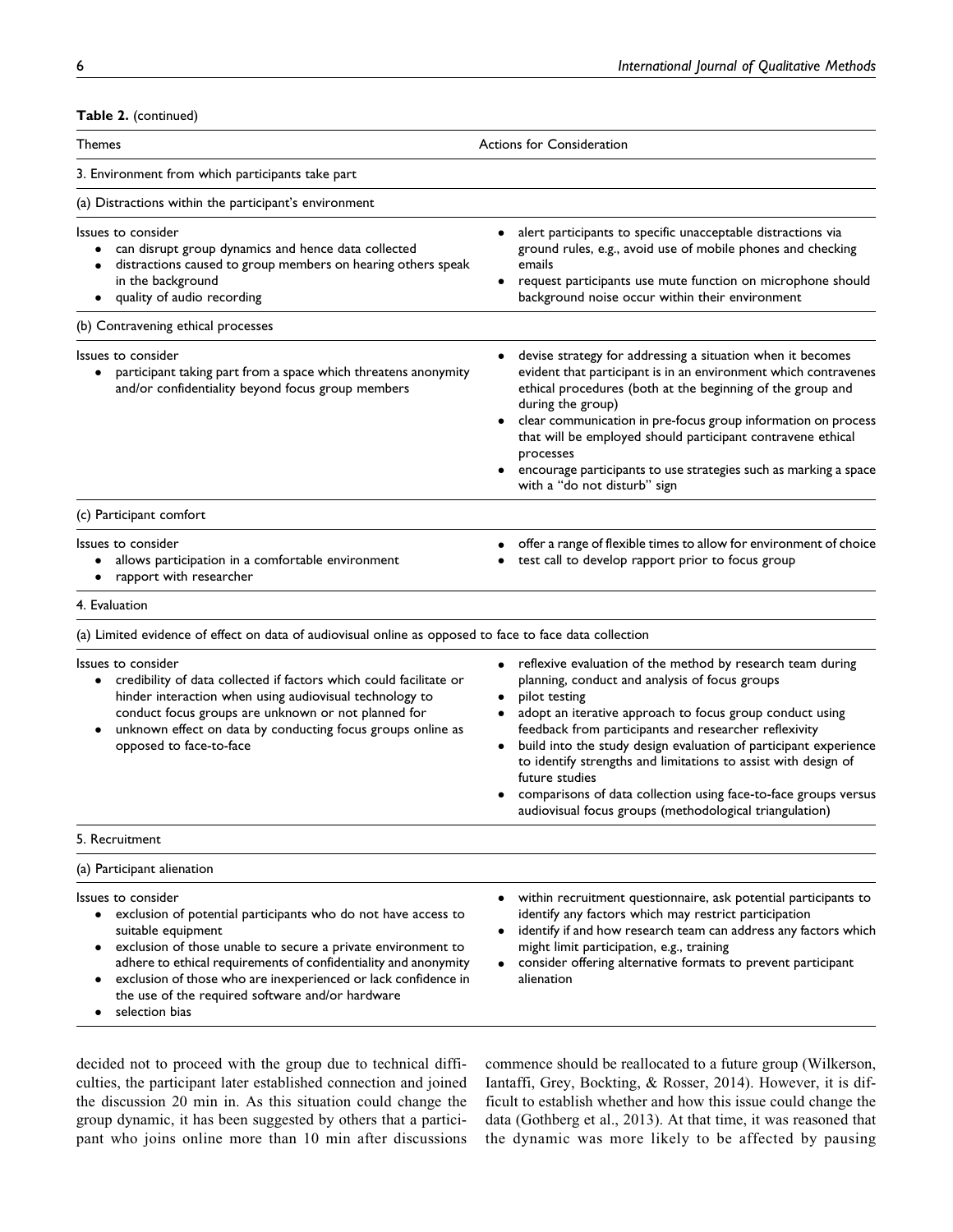discussions to remove the participant. There was also concern that this participant could be "lost" should they not be able to join a future group. Although expulsion based on technical issues feels punitive, it clarified to us that the consequences of "late arrival" should be clearly outlined to participants in pre-focus group communications to avoid this situation occurring. We subsequently identified a software feature to lock a meeting at a point determined by the facilitator and so by communicating a time limit prior to the group can prevent any difficulties this situation could raise.

Similarly, one participant left focus group R1 early. The timing of this group had been underestimated at 60 min and so changes were made when communicating the time expectation to future groups. Despite requesting a diary slot of 90 min, a participant left early in each of the two subsequent groups (focus groups R2 and R3). Diary demands of professionals are understandable, but it may be that the nature of the Internet makes leaving a group easier than in a face-to-face space. The result is reduced contribution from these participants during the latter stages of the discussion and potentially lost data. In recognition of the challenges faced in freeing up time to take part in such studies, others have set up asynchronous chat rooms to enable ongoing contributions post-focus group (Matthews et al., 2018); this strategy can overcome time limitations, the issue of early leavers and accommodate reflective thinkers. To facilitate the additional benefit of an anonymous contribution that may have been prohibited by the audiovisual environment, all participants were initially offered the option to provide further comment on any element of the discussion via follow-up e-mail. On realization of the impact and likelihood of early leavers and the limitation of emails in allowing further interactive discussions, we subsequently set up an online chat room via Chatzy©. Others who adopted this strategy had minimal uptake (Matthews et al., 2018); similarly, we received no follow-up e-mails or contributions to the chat room discussion. As Matthews et al. (2018) surmise, this could suggest that all discussion took place during the focus group with participants feeling they have no more to add or it could be reflective of professionals' busy schedules and, therefore, limited time to offer further contributions. However, this strategy should be used cautiously; although offering opportunity for additional participant input, it should perhaps be considered separate to focus group data if not exposed to interactive dialogue if low numbers partake or no interaction between members is noted.

Virtual groups have been shown to have higher cancellation, no-show, and attrition rates than face-to-face groups (Matthews et al., 2018; Rupert et al., 2017) with studies providing examples where online participants were more likely to withdraw, both prior to the start and during the group (Kite & Phongsavan, 2017; Tuttas, 2015). This too was our experience; three participants were confirmed to take part in focus group R4, and following the advice of others (Matthews et al., 2018; Strout et al., 2017; Tuttas, 2015; Wilkerson et al., 2014), attempts were made to identify at least one further participant to allow for potential dropout; however, due to limited availability of volunteers, this was not possible. One of these three participants failed to log into the discussion and was not able to contact the research team until hours later to advise of their change of circumstance. We made an "on the spot" decision to continue with the discussion as opposed to cancelling or rearranging the group as we were unaware whether the third participant would join in in due course. The resulting discussion would be considered a dyadic interview as opposed to a focus group (Morgan, Ataie, Carder, & Hoffman, 2013); this highlights the need to consider the minimum number required to form a focus group, the importance of adequate numbers to accommodate for at least one dropout and transparency in pre-focus group information on the action that will be taken should the minimum number not attend. If a focus group does not happen because not enough people turn up, this is more of an issue than if one person does not turn up for an individual interview (Morgan, 2019). The risks are alienation of those participants who were available and the challenges of rescheduling future groups, both of which could result in further withdrawal. However, the advantage of the online environment is that although inconvenient, it is surmised that rescheduling is logistically easier than face-to-face groups. Although there are notable differences between dyadic interviews and focus groups, there are also similarities (Morgan, 2019). Our motivation for using focus groups to meet the objectives of this study was to allow interaction that would facilitate sharing and comparisons based on potentially differing experiences from a range of contexts. This dyadic interview enabled us to achieve this and possibly obtaining greater depth of dialogue from these two participants during a discussion as it lasted longer than two groups with four members. Based on this, the decision was taken that should this situation arise again, a discussion with two participants could proceed as the advantages for retaining participants and the resulting data would not compromise the study. This decision also helped us to overcome the challenges we faced in convening small numbers of frontline practitioners and so prevented us from losing potential data. Focus group P2 therefore proceeded as a dyad when only two participants could be convened together. This however will not be an appropriate course of action for all studies, dependent on their nature. Researchers should be clear on the differences between dyadic interviews and focus groups and the influence of these different types of interactions to inform reasoning (Morgan et al., 2013).

Like others, we found small group sizes easier to manage online (Kite & Phongsavan, 2017). Even with low numbers we were required to extend the time allocated to each group from 60 to 90 min; small groups allowed for courteous turn taking and had larger numbers been present, we believe in-depth discussion would not have been possible in the time available to cover the focus group schedule. Features of audiovisual software such as a hand raising facility can be used in larger groups to facilitate turn taking, however, we found we did not need to avail of this tool and so are unable to offer insight into whether and how it potentially could facilitate or hinder interactions. Although more groups increased transcription time and costs, like Kite and Phongsavan (2017), we advocate for planning more online focus groups with fewer participants than when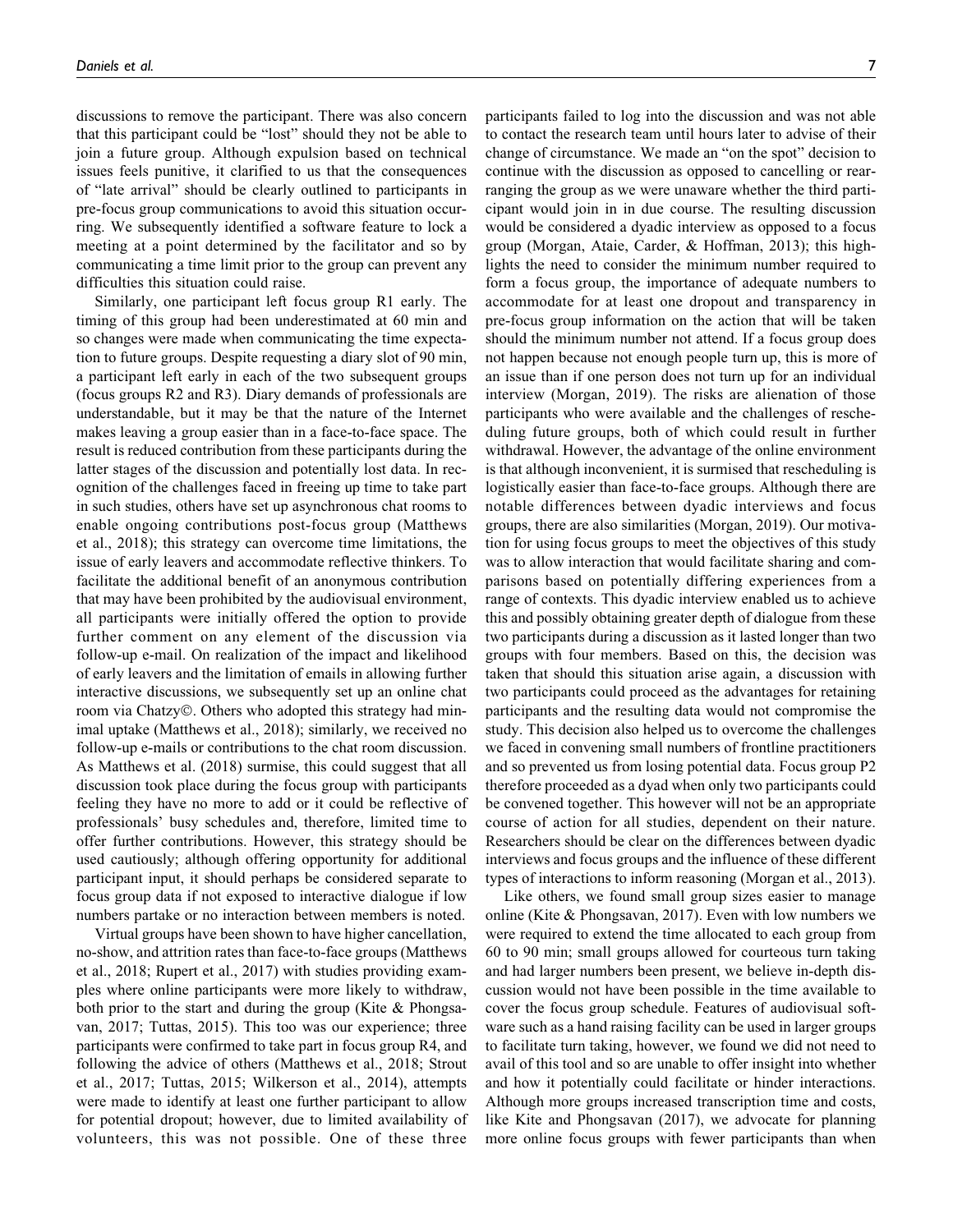conducting face-to-face groups. The flexibility of the virtual nature of our focus groups allowed for this. Although smaller numbers were appropriate in this context, others may find it inhibitive (Matthews et al., 2018) depending on the nature of their study.

# Theme 2: Technology

We took the decision to use online meeting software using audiovisual technology to closely mirror a face-to-face environment. Pre-focus group communication with participants clearly indicated that hardware with a microphone, camera, and Internet connection was required to take part. Despite this, two participants (one in focus group R3 and one in focus group P1) joined using a computer with no camera. The decision was taken to continue so as not to lose a group member from already small groups. Both participants could see the facilitator and other group members but were not visible to others; lack of a camera did not appear to have any negative influence on interactions as both were engaged with the discussion and engaged by others. However, depending on the participants, this could affect the dynamics within a group and prevents observation of nonverbal communications so is a further factor to consider in study design and assertions in pre-focus group communication. Researchers who feel such inconsistency could negatively impact group interactions could include a clear statement on consent forms for participants to confirm their access to the necessary equipment and understanding that they cannot take part in the group should they not have the correct technology to engage both audio and visually. Equally, decisions should be made to account for those with cameras but who perhaps experience technical issues during discussions that cause interruption to visual communication, as can happen with varying Internet connections. This leads to our second potential challenge that stems from the likelihood that unforeseen technical interferences can occur in the conduct of online focus groups (Gothberg et al., 2013). In Chong, Alayli-Goebbels, Webel-Edgar, Muir, and Manson's (2015) study using webinar technology, for example, there was one participant with technical difficulties in each group. Other research teams have secured IT personnel to be available at both the facilitator and participants' venues to rectify any issues which might arise (Chong, Alayli-Goebbels, Webel-Edgar, Muir, & Manson, 2015; Flynn et al., 2018). Resource limitations prevented us from being able to offer such support; however, we experienced minimal technical issues that prevented participation. This could be attributed to our selection of software that we had established as requiring low levels of competency. We considered participants' self-efficacy in using the software an important factor as it could potentially impact on the quality of data collected (Abrams et al., 2015; Flynn et al., 2018). A further consideration is the infancy of this technology; although participants may have previous experience of participating in focus groups, doing so online may be a new experience and so may take time initially to familiarize with the process of interacting in this environment. This encouraged us to offer test calls to ensure

participants felt confident and comfortable in using the technology prior to the focus group. Test calls were taken up by three participants; we found this had the additional benefit of enabling the researcher to introduce themselves to the participant and begin to develop a rapport. Equally, the facilitator took multiple opportunities to use this platform in other areas of their work both as a host and as a meeting attendee prior to the focus groups; this developed self-efficacy in using software features to optimize interaction and in supporting other users to troubleshoot. Participants also had the flexibility to join the group from the environment of their choice, which, as we discuss later, may have been a factor that contributed to their ability to participate. As some took part from their home environment, removing choice by restricting their participation to an environment where IT support was available could have contributed to nonparticipation.

# Theme 3: Environment From Which Participants Take Part

Unlike face-to-face groups, researchers have limited control of the participant's environment as it is self-selected (Chong et al., 2015). Carrying out focus groups online can, therefore, result in issues that the researcher cannot mitigate against. Examples include distractions caused by disruption by colleagues entering the room or use of the Internet such as checking e-mails (Chong et al., 2015). We experienced similar issues during this study; participants in all academic researcher focus groups (R1, R2, R3, R4, and R5) took part in the focus groups from their desk, either at home or in the workplace. Although creating a comfortable environment for participants (Flynn et al., 2018), some were observed distracted by activities on their desk, computer, and mobile phone while other members of the focus group were speaking. There were examples of participants being interrupted by colleagues or family members entering the room and on occasion, disappearing from the screen to attend to these discussions. This raises additional privacy considerations that are unique to an Internet-based study as opposed to traditional face-to-face spaces (Chong et al., 2015). From a practical perspective, others entering a room can create noise distractions and interfere with audio recording. One participant overcame this by muting their sound to prevent interference from background noise. Other researchers have suggested actively encouraging participants to mute when not speaking (Kite & Phongsavan, 2017; Tuttas, 2015). In the main, we found that this was not necessary and potentially could have resulted in disjointed discussions. Participants could be encouraged to wear a headset with a microphone (Kite & Phongsavan, 2017); however, this equipment may not be available. One participant in focus group R4 wore headphones without a microphone; although this maintained privacy for others in the group should anyone have entered the room, it prevented the headphone wearer from being aware of a background conversation that was picked up by the computer microphone and which distorted the recording.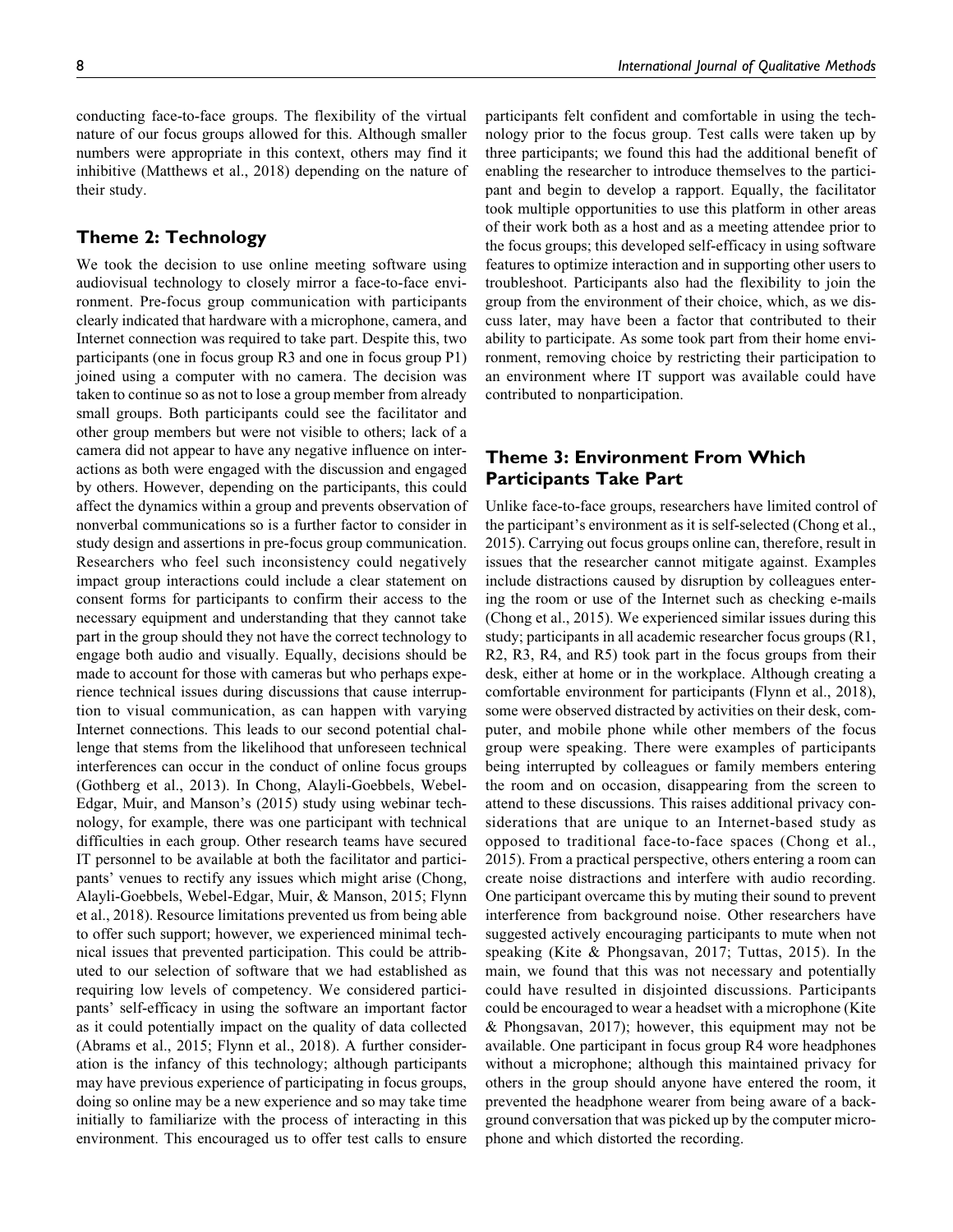From an ethical perspective, the environment raises issues around both anonymity and confidentiality. We asked participants to confirm they were able to take part where they could ensure confidentiality would be respected for both themselves and the other members of the group. In instances where this did not occur, it did not become evident until later in the discussions when interruptions were made. Other participants did not express concern to the facilitator during the focus groups in which this occurred, possibly due to the lack of sensitive discussions. Given the nature of the participants involved and the environment from which they join the group, particularly if within working hours, interruptions such as these may be unavoidable. However, these situations have the potential to breach confidentiality. As with focus groups carried out in face-to-face spaces, it is only the researcher who can guarantee that confidentiality will be respected and cannot guarantee the actions of other focus group members. Online spaces, however, allow for others outside of the focus group membership to be in the vicinity of the discussions without the researchers' or other focus group members' knowledge. This is a situation for which researchers should consider a clear plan of action to mitigate. Although the need for a confidential space was reinforced in the PIS, this may need to be restated on the informed consent form and when setting the ground rules at the beginning of the focus groups. Also, practical elements may need to be explicitly addressed in any communications with participants as these may not be issues they have considered prior to taking part. Facilitators must be clear on what action they will take should participants indicate that they are not in a suitable environment at the beginning of the focus group. Consideration should be given to the impact on group numbers should withdrawal be forced at this stage and how to deal with withdrawal mid-group should it become evident during discussions that confidentiality has been compromised.

#### Theme 4: Evaluation

Use of the Internet to conduct audiovisual focus groups has been evaluated from the participants' perspective (Matthews et al., 2018), but little is published in this regard. We did not incorporate an evaluative element into our study protocol and therefore were reliant on our own reflexivity to appraise this process. Use of a reflective journal throughout helped us to adopt an iterative approach by controlling for the unpredicted issues in subsequent groups. What remains unknown is the experience of the participant as a member of our Internetbased focus groups or what the outcome of the study would have been had it been feasible to convene these same participants in a face-to-face group. Considering the very limited evidence base and sparse reporting relating to this novel method (Morgan, 2019), others planning to carry out Internet-based focus groups using audiovisual software should consider building an evaluative component into the study design to share with others and strengthen the design of future studies. In addition, offering participants the option to take part in an online or face-to-face group provides opportunity to compare the depth and breadth of interactions between the two formats within one study (Kite & Phongsavan, 2017).

#### Theme 5: Recruitment

During the recruitment phase, no potential participant contacted us to indicate that they could not take part because they did not have access to the necessary equipment or a private environment. We recognize, however, that specific requirements to enable participation in an online meeting may have negatively impinged on recruitment. Recruiting from two different professional groups, academic researchers and healthcare practitioners, gave us the opportunity to reflect on factors that may have caused a difference in the ease by which we were able to recruit from one group over the other. Data collection for academic researchers was completed well in advance of their practitioner counterparts; academic participants took part from their desks during the working day in an office environment or had the opportunity to work from home. Anecdotally, they told us that they had extensive experience of online meetings and student tutorials using audiovisual technology, and the majority had used the Zoom© software package previously. Conversely, health-care professionals work shifts, have busy clinical workloads, and may be restricted by lack of access to the required equipment in a confidential space during their working day. We acknowledged the challenges of practitioner recruitment when designing our study (Hysong et al., 2013) and had reasoned that the flexibility of an Internet-based option could enhance the recruitment process. Accessibility to fit in with working schedule was rated highly in evaluation of one online study (Matthews et al., 2018). Telephone-based focus groups were preferred over face-to-face by 59.4% of participants as an alternative tool to involve health professionals who might otherwise be inaccessible (Ross, Stroud, Rose, & Jorgensen, 2006). In 2018, when our recruitment took place, 95% of adults aged 25–54 years owned a smartphone (Statista, 2018), which offers a personal device that should support participation, both audio and visual. This, however, relied on willingness of practitioner participants to take part outside of working hours if time or a private environment within which to use personal smartphone technology was not feasible during the working day. What is unknown to us is the impact that factors such as the need for a confidential environment, restricted access to the necessary hardware, and self-efficacy in using such technology had on ability or willingness to participate. Offering an alternative method of participation, so as not to alienate those who without the equipment, perceived skills, or confidence to participate could be considered to prevent sampling bias within a study. Researchers also need to be able to teach participants how to use these tools (Wilkerson et al., 2014); we offered test calls but perhaps could have been more forthcoming in identifying the need for and offering training support, as ownership of a mobile device such as a tablet or smartphone does not mean confidence in using the technology we proposed. Although an option would have been to use our recruitment survey to ask potential participants if they required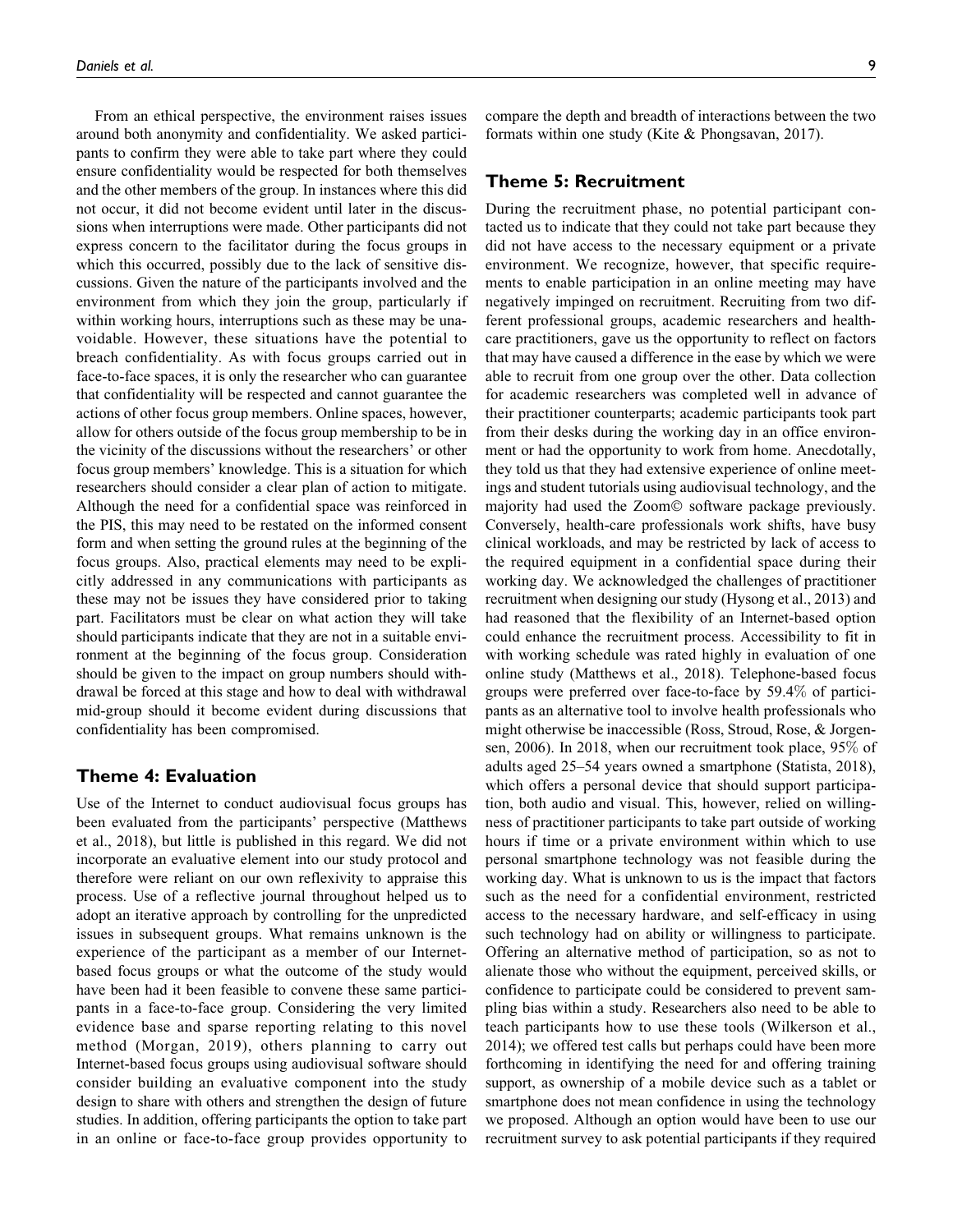any support to enable them to participate, funding limitations would have prevented us from being able to meet any resource need indicated, such as provision of a tablet or on-site technical support.

# Conclusion

This was our first experience of carrying out synchronous focus groups using the Internet. Our choice of method provided us with the opportunity to include participants from across the UK resulting in a diverse sample that we believe has added richness to the data collected. We also believe the flexibility of the medium offered encouraged participation. As researchers with experience of conducting face-to-face focus groups, we are aware that many of the methodological, practical, and ethical considerations of focus groups carried out using the Internet are similar to those which must be considered in a face-to-face venue. However, as novices of this online method, we have learnt several lessons on important factors that should be considered to overcome the methodological challenges that working in an online context can raise and to enable authentic interactions. Situations arise that are unique to online environments and are as not as easy to handle or plan for as they would be in a face-to-face space as control is given to participants, for example, in respect of their environment. Researchers, therefore, need to have clear plans of action and anticipate every eventuality to optimize participant experience, while ensuring data are collected robustly and in adherence to ethical approvals. Making use of tools such as ground rules, prefocus group information, and informed consent documents can help to mitigate against potential issues that may arise by ensuring participants are well appraised of the process, expectations, and any action that could be taken in the event of situations arising. Although we do not offer empirical evaluation, our reflexive learning can help others to anticipate challenges specific to their study context to optimize participant experience and opportunities for authentic interaction that generates data in online focus groups as close to that which can be generated in a face-to-face environment. Further methodological evaluations are now required to continue to develop the evidence base for this approach by further exploring the impact of Internetbased focus groups on interactions, willingness to engage, and the richness of the data collected.

#### Declaration of Conflicting Interests

The author(s) declare no potential conflicts of interest with respect to the research, authorship, and/or publication of this article.

#### Funding

The author(s) disclosed receipt of the following financial support for the research, authorship, and/or publication of this article: This study has been funded by the Department of Education and Learning, Northern Ireland.

#### ORCID iD

Nicola Daniels <https://orcid.org/0000-0001-8625-0956>

#### References

- Abrams, K. M., Wang, Z., Song, Y. J., & Galindo-Gonzalez, S. (2015). Data richness trade-offs between face-to-face, online audiovisual, & online text-only focus groups. Social Science Computer Review, 33, 80–96.
- Chong, E., Alayli-Goebbels, A., Webel-Edgar, L., Muir, S., & Manson, H. (2015). Advancing telephone focus groups method through the use of webinar: Methodological reflections on evaluating Ontario, Canada's healthy babies healthy children program. Global Qualitative Nursing Research, 2, 2333393615607840.
- Collard, S., & Van Teijlingen, E. (2016). Internet-based focus groups: New approaches to an 'old' research method. Health Prospect, 15, 4–7.
- Flynn, R., Albrecht, L., & Scott, S. D. (2018). Two approaches to focus group data collection for qualitative health research: Maximizing resources & data quality. International Journal of Qualitative Methods, 17, 1609406917750781.
- Gothberg, J., Reeves, P., Thurston, L., Applegate, B., Kohler, P., & Peterson, L. (2013). Is the medium really the message? A comparison of face-to-face, telephone, and Internet focus group venues. Journal of Ethnographic & Qualitative Research, 7, 108–127.
- Greenbaum, T. (2008). Internet focus groups are not focus groups—So don't call them that. Retrieved from [http://www.groupsplus.com/](http://www.groupsplus.com/pages/qmrr0798.htm) [pages/qmrr0798.htm](http://www.groupsplus.com/pages/qmrr0798.htm)
- Higginbottom, G. M. A. (2004). Sampling issues in qualitative research. Nurse Researcher, 12, 7–19.
- Hysong, S. J., Smitham, K. B., Knox, M., Johnson, K. E., SoRelle, R., & Haidet, P. (2013). Recruiting clinical personnel as research participants: A framework for assessing feasibility. Implementation Science, 8, 125.
- Kite, J., & Phongsavan, P. (2017). Insights for conducting real-time focus groups online using a web conferencing service. F1000Research, 6.
- Kitzinger, J. (1994). The methodology of focus groups: The importance of interaction between research participants. Sociology of Health & Illness, 16, 103–121.
- Krueger, R. A. (1993). Quality control in focus groups. In D. Morgan (Ed.), Successful focus groups: Advancing the state of the art. London, England: Sage.
- Krueger, R. A. (1994). Focus groups: A practical guide for applied research. Thousand Oaks, CA: Sage.
- Matthews, K. L., Baird, M., & Duchesne, G. (2018). Using online meeting software to facilitate geographically dispersed focus groups for health workforce research. Qualitative Health Research, 28, 1621–1628. doi:10.1177/1049732318782167
- Morgan, D. L. (2019). Basic & advanced focus groups. Thousand Oaks, CA: Sage.
- Morgan, D. L., & Lobe, B. (2011). Online focus groups. In S. N. Hesse-Biber, (Ed.), The handbook of emergent technologies in social sciences. New York, NY: Oxford University Press.
- Morgan, D. L., Ataie, J., Carder, P., & Hoffman, K. (2013). Introducing dyadic interviews as a method for collecting qualitative data. Qualitative Health Research, 23, 1276–1284.
- Morse, J. M. (2015). Critical analysis of strategies for determining rigor in qualitative inquiry. Qualitative Health Research, 25, 1212–1222.